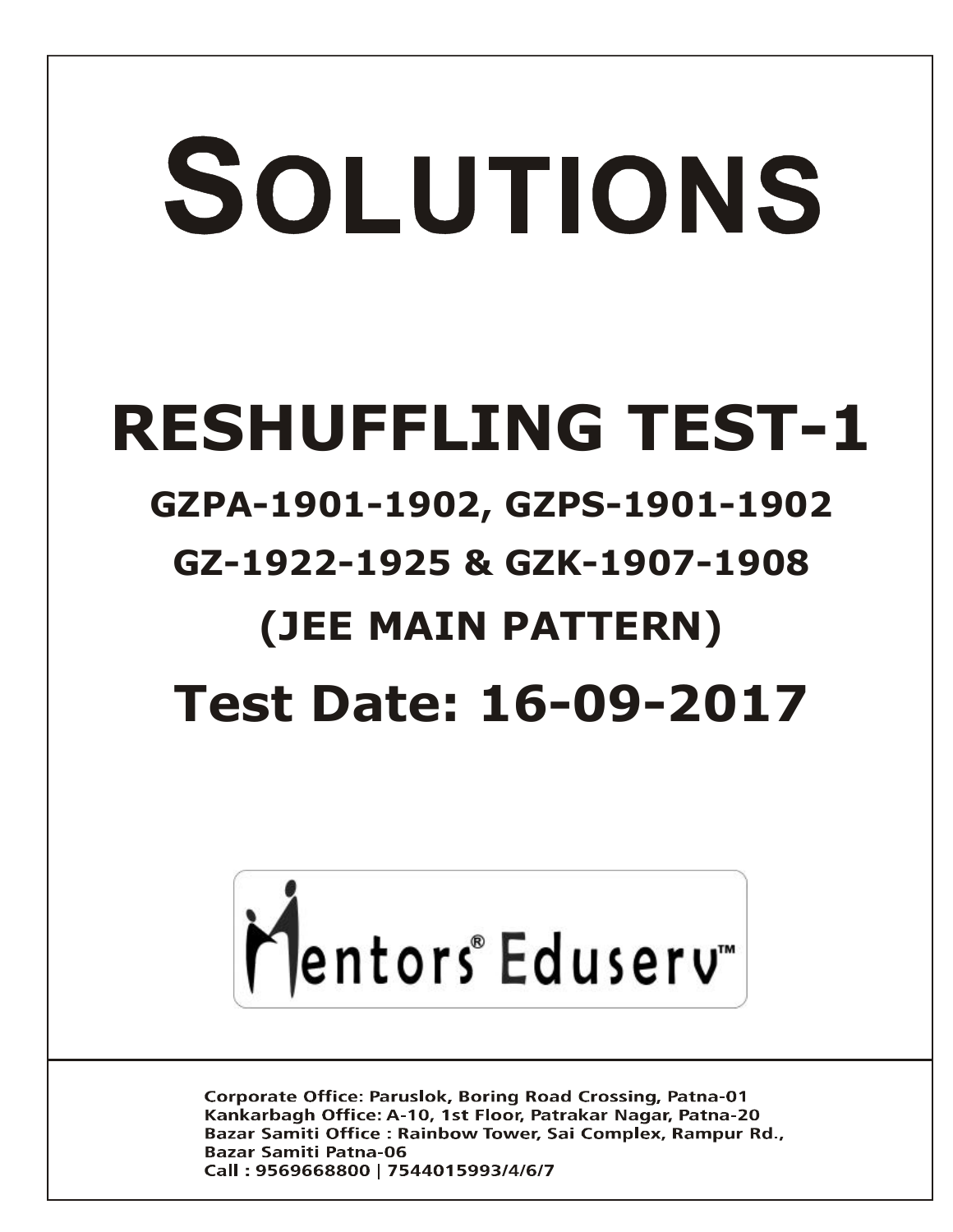| $[2]$         | RT-I (Main) GZPA-1901-1902, GZPS-1901-1902, GZ-1922-1925 & GZK-1907-1908_16.09.2017                         |
|---------------|-------------------------------------------------------------------------------------------------------------|
|               | <b>PHYSICS</b>                                                                                              |
| $\mathbf 1$ . | (D)                                                                                                         |
| 2.            | (A)                                                                                                         |
| 3.            | (D)                                                                                                         |
| 4.            | (C)                                                                                                         |
|               | $\frac{ \vec{R} _{\min}}{ R _{\max}} = \frac{1}{4} = \frac{  \vec{A}  -  \vec{B}  }{ \vec{A}  +  \vec{B} }$ |
|               | $ \vec{A}  +  \vec{B}  = 4  \vec{A}  -  \vec{B} $                                                           |
|               | If $ \vec{A}  >  \vec{B} $                                                                                  |
|               | $ \vec{A}  +  \vec{B}  = 4( \vec{A}  -  \vec{B} )$                                                          |
|               | $3 \vec{A}  = 5 \vec{B}  \Rightarrow \frac{ \vec{A} }{ \vec{B} } = \frac{5}{3}$                             |
|               | If $ \vec{B}  >  \vec{A} $                                                                                  |
|               | $ \vec{A}  +  \vec{B}  = 4( \vec{B}  -  \vec{A} )$                                                          |
|               | $\frac{ A }{ \stackrel{\rightarrow}{B} }$<br>$=\frac{3}{5}$                                                 |
| 5.            | (A)                                                                                                         |
|               | Component of $\vec{A}$ along $\vec{B} = \frac{\vec{A} \cdot \vec{B}}{ \vec{B} } \cdot \hat{B}$              |
| 6.            | (A)                                                                                                         |
| 7.            | (C)                                                                                                         |
| 8.            | (B)                                                                                                         |
|               | $ \vec{a}-\vec{b} ^2+ \vec{b}-\vec{c} ^2+ \vec{c}-\vec{a} ^2$                                               |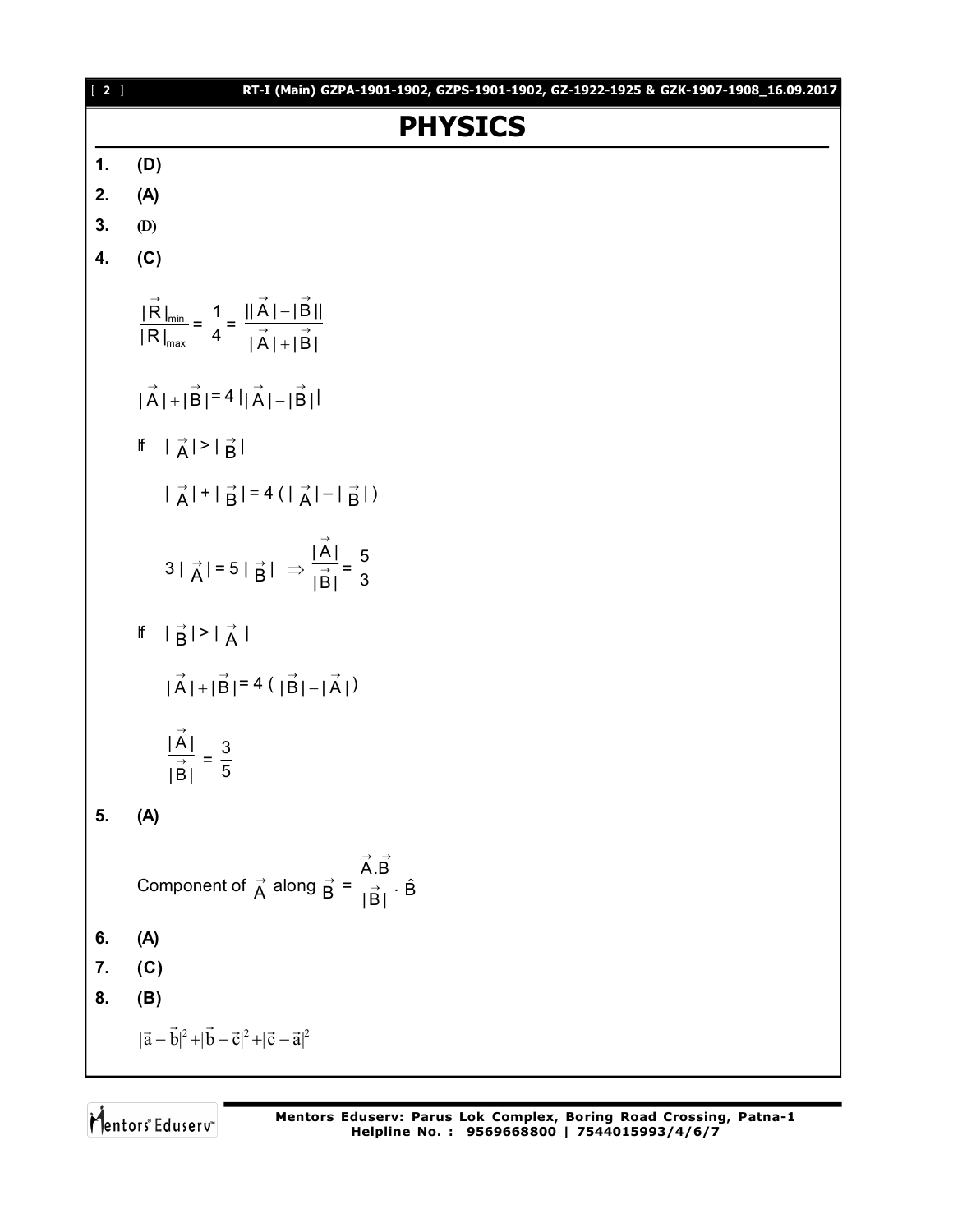|     | RT-I (Main) GZPA-1901-1902, GZPS-1901-1902, GZ-1922-1925 & GZK-1907-1908_16.09.2017      |                                                                                                                                      |                                                                                                                                         |           | $[3]$ |
|-----|------------------------------------------------------------------------------------------|--------------------------------------------------------------------------------------------------------------------------------------|-----------------------------------------------------------------------------------------------------------------------------------------|-----------|-------|
|     |                                                                                          | $= (\vec{a}-\vec{b})\cdot(\vec{a}-\vec{b}) + (\vec{b}-\vec{c})\cdot(\vec{b}-\vec{c}) + (\vec{c}-\vec{a})\cdot(\vec{c}-\vec{a})$      |                                                                                                                                         |           |       |
|     |                                                                                          | $= a^{2} + b^{2} - 2\vec{a} \cdot \vec{b} + b^{2} + c^{2} - 2\vec{b} \cdot \vec{c} + c^{2} + a^{2} - 2\vec{c} \vec{a}$               |                                                                                                                                         |           |       |
|     |                                                                                          | $= 2(a^2 + b^2 + c^2) - 2(\vec{a}.\vec{b} + \vec{b}.\vec{c} + \vec{c}.\vec{a})$                                                      |                                                                                                                                         |           |       |
|     | Now, as                                                                                  |                                                                                                                                      |                                                                                                                                         |           |       |
|     |                                                                                          | $ \vec{a} + \vec{b} + \vec{c} ^2 = a^2 + b^2 + c^2 + 2(\vec{a} \cdot \vec{b} + \vec{b} \cdot \vec{c} + \vec{c} \cdot \vec{a}) \ge 0$ |                                                                                                                                         |           |       |
|     | $\vec{a} \cdot \vec{b} + \vec{b} \cdot \vec{c} + \vec{c} \cdot \vec{a} \ge -\frac{3}{2}$ |                                                                                                                                      |                                                                                                                                         |           |       |
|     | for maximum value of                                                                     |                                                                                                                                      |                                                                                                                                         |           |       |
|     | $ \vec{a}-\vec{b} ^2+ \vec{b}-\vec{c} ^2+ \vec{c}-\vec{a} ^2$                            |                                                                                                                                      |                                                                                                                                         |           |       |
|     |                                                                                          | the minimum value of $\vec{a} \cdot \vec{b} + \vec{b} \cdot \vec{c} + \vec{c} \cdot \vec{a}$ should be taken.                        |                                                                                                                                         |           |       |
|     |                                                                                          |                                                                                                                                      | So, $2(1+1+1)-2\times\left(\frac{-3}{2}\right)=9$ is the maximum value of $ \vec{a}-\vec{b} ^2+ \vec{b}-\vec{c} ^2+ \vec{c}-\vec{a} ^2$ |           |       |
| 9.  | (C)                                                                                      | 10. $(B)$                                                                                                                            | 11. $(C)$                                                                                                                               | 12. $(D)$ |       |
| 13. | (C)                                                                                      | 14. (C)                                                                                                                              | 15. (B)                                                                                                                                 | 16. (A)   |       |
| 17. | (D)                                                                                      |                                                                                                                                      |                                                                                                                                         |           |       |
| 18. | (D)                                                                                      |                                                                                                                                      |                                                                                                                                         |           |       |
|     |                                                                                          | Let retardation of body is a and air resistance is $f$                                                                               |                                                                                                                                         |           |       |
|     | $v = u + at$                                                                             |                                                                                                                                      |                                                                                                                                         |           |       |
|     |                                                                                          |                                                                                                                                      |                                                                                                                                         |           |       |
|     | $0 = 40 - 3a$                                                                            |                                                                                                                                      |                                                                                                                                         |           |       |
|     |                                                                                          |                                                                                                                                      | $u=40$ m/s                                                                                                                              |           |       |
|     |                                                                                          |                                                                                                                                      | $a \downarrow$                                                                                                                          |           |       |
|     | $a = \frac{40}{3}$ m/s <sup>2</sup>                                                      |                                                                                                                                      |                                                                                                                                         |           |       |
|     | $ma = mg + f$                                                                            |                                                                                                                                      |                                                                                                                                         |           |       |
|     |                                                                                          | $f = ma - mg = 1.5 \left(\frac{40}{3} - 10\right) = 5 N$                                                                             |                                                                                                                                         |           |       |

**Mentors Eduserv: Parus Lok Complex, Boring Road Crossing, Patna-1 Helpline No. : 9569668800 | 7544015993/4/6/7**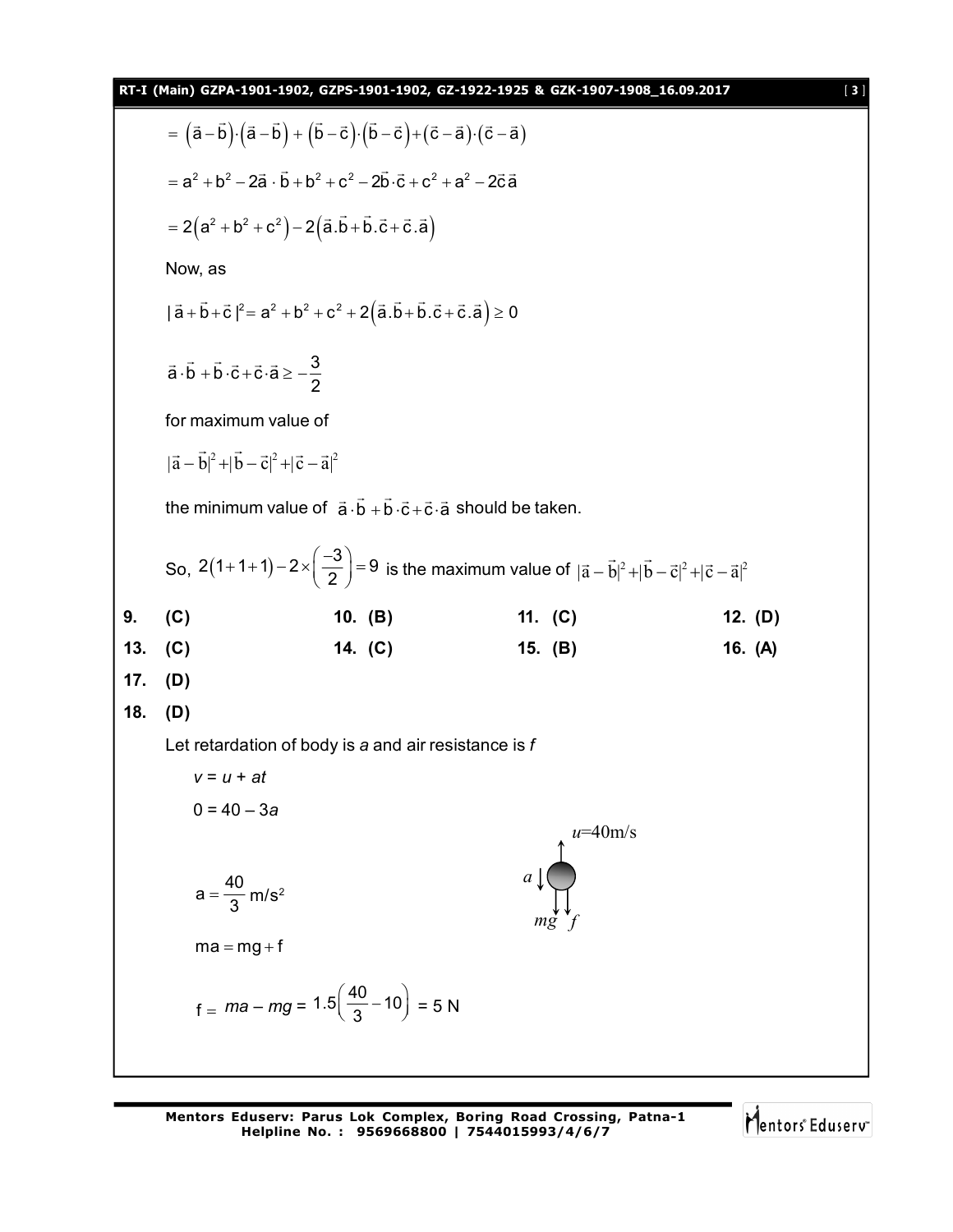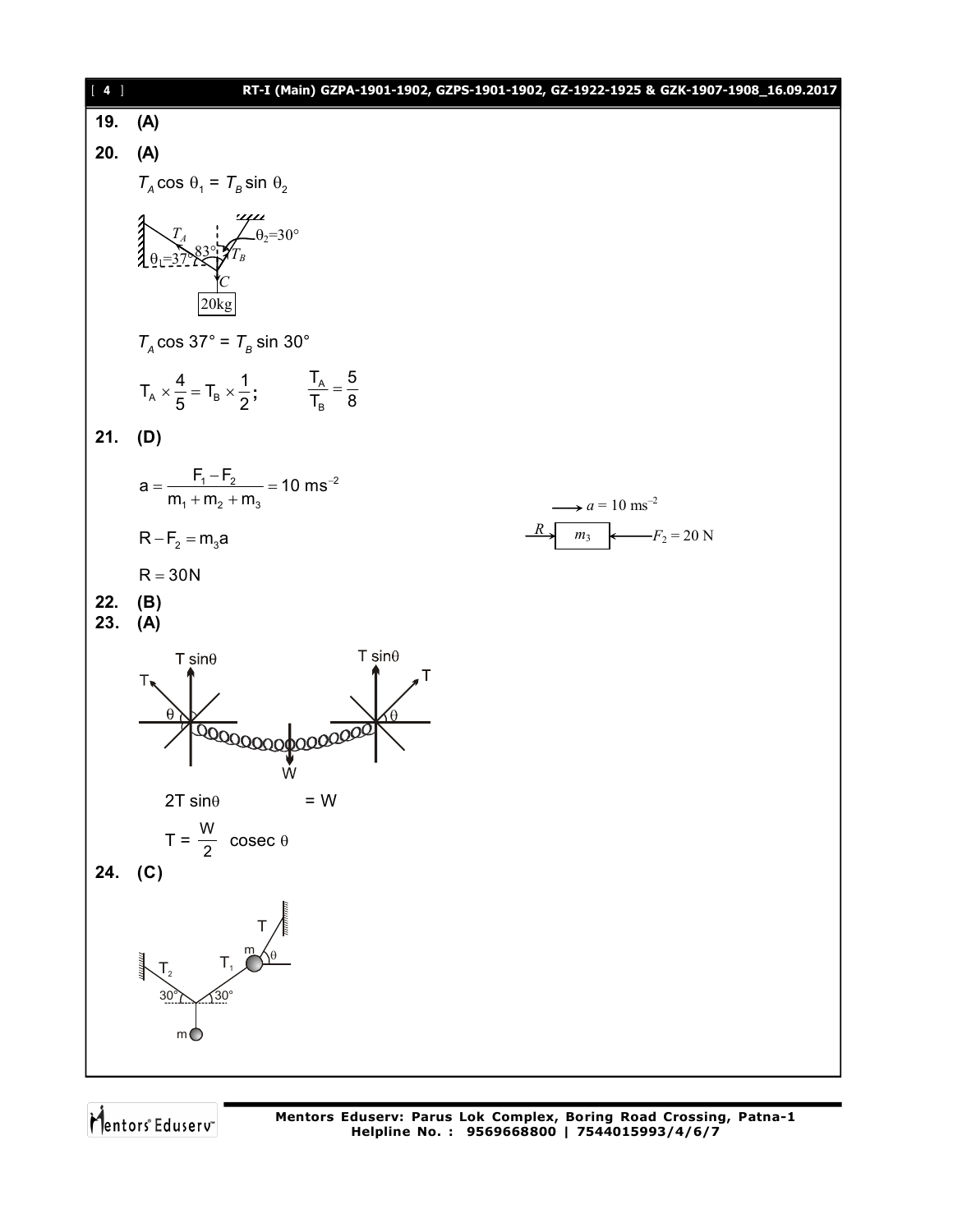#### **RT-I (Main) GZPA-1901-1902, GZPS-1901-1902, GZ-1922-1925 & GZK-1907-1908\_16.09.2017** [ **5** ]

|     | $T_1 \cos 30^\circ = T_2 \cos 30^\circ$                                                                                                                                                         |                                               |                           |            |
|-----|-------------------------------------------------------------------------------------------------------------------------------------------------------------------------------------------------|-----------------------------------------------|---------------------------|------------|
|     | $\Rightarrow$ T <sub>1</sub> = T <sub>2</sub><br>$(T_1 + T_2)$ sin30° = mg                                                                                                                      |                                               |                           |            |
|     | $T_1 = T_2 = mg$                                                                                                                                                                                |                                               |                           |            |
|     | T sin $\theta$ = mg + T <sub>1</sub> sin 30°                                                                                                                                                    |                                               |                           |            |
|     | T sin $\theta$ = mg + $\frac{mg}{2}$ (i)                                                                                                                                                        |                                               |                           |            |
|     | T cos $\theta$ = T <sub>1</sub> cos 30° = mg $\times \frac{\sqrt{3}}{2}$                                                                                                                        |                                               | $\ldots$ (ii)             |            |
|     | dividing (i) and (ii)                                                                                                                                                                           |                                               |                           |            |
|     | $\tan\theta = \frac{3mg/2}{\sqrt{3}mg/2} = \sqrt{3} \Rightarrow \theta = 60^{\circ}$                                                                                                            |                                               |                           |            |
| 25. | (A)                                                                                                                                                                                             | 26. (B)                                       | 27. $(C)$                 | 28. (B)    |
| 29. | (B)                                                                                                                                                                                             |                                               |                           |            |
| 30. | (A)                                                                                                                                                                                             |                                               |                           |            |
|     | From euquilibrium of lower block,                                                                                                                                                               |                                               |                           |            |
|     | $T_2 \sin 53^\circ = 60$<br>$\Rightarrow$ T <sub>2</sub> = 75N<br>$T_2 \cos 53^\circ = M_2 g$<br>$\Rightarrow$ 75 $\times \frac{3}{5}$ = m <sub>2</sub> g $\Rightarrow$ m <sub>2</sub> = 4.5 kg |                                               | $\rightarrow$ 60 N<br>m,g |            |
|     |                                                                                                                                                                                                 |                                               |                           |            |
|     |                                                                                                                                                                                                 | From equilibrium of both the blocks together. |                           |            |
|     | $T_1 \sin 37^\circ = 60$<br>$\Rightarrow$ T <sub>1</sub> = 100 N<br>$T_1 \cos 37^\circ = (m_1 + m_2)g$<br>$\Rightarrow$ 80 = $(m_1 + m_2)g \Rightarrow m_1 = 3.5kg$                             |                                               | m <sub>2</sub>            | $\geq 60N$ |
|     |                                                                                                                                                                                                 |                                               |                           |            |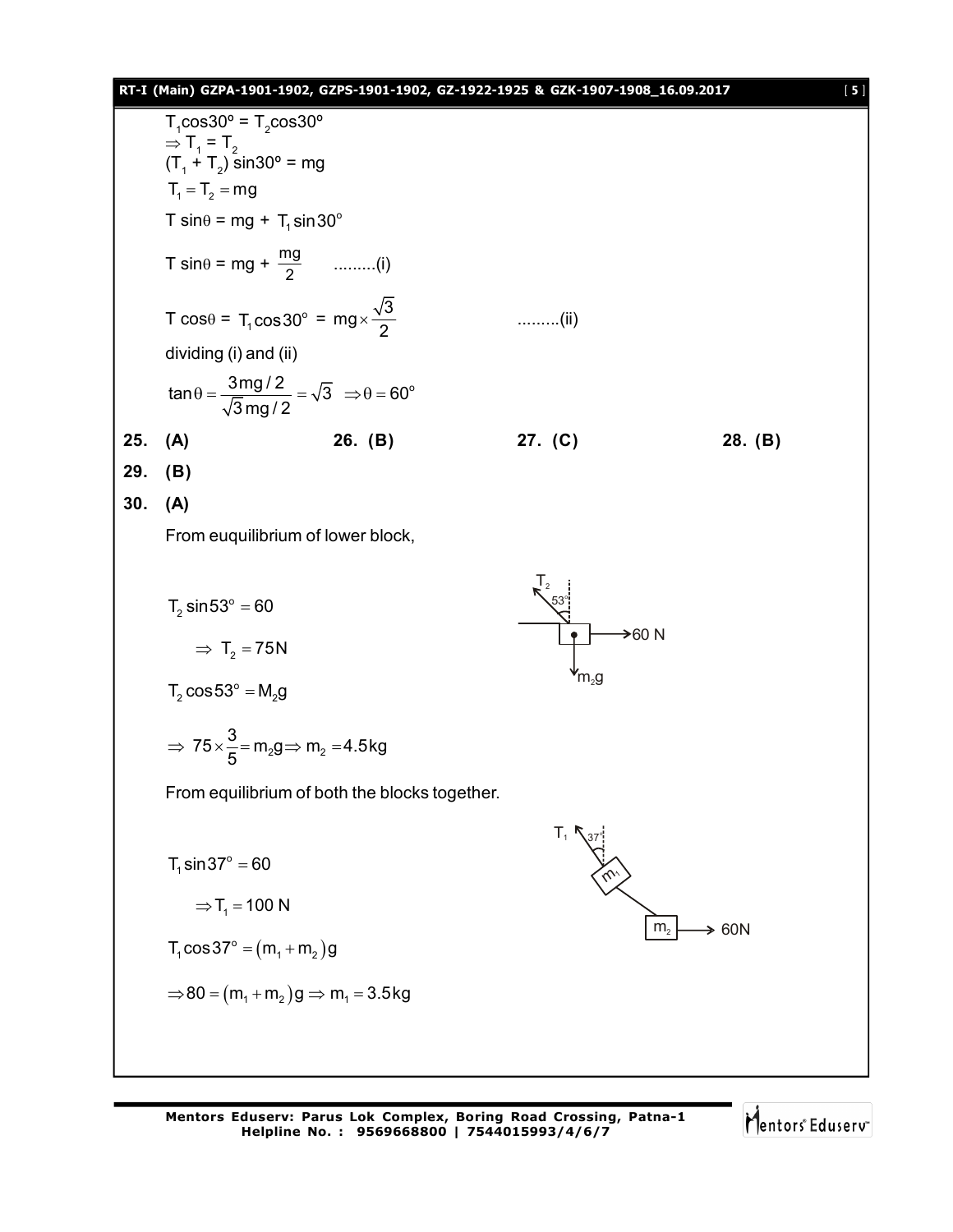#### **CHEMISTRY**

#### **31. (A)**

- $\therefore$  1 mole of K<sub>4</sub>[Fe(CN)<sub>6</sub>] contains 6 moles of carbon.
- $\therefore$  0.5 mol contains 3 moles of C = 36g of C

#### **32. (C)**

vol of gold = 1 x d Vol. of quartz = 2 y d Total vol. of alloy =  $\frac{x + y}{d}$ d  $\ddot{}$  $\ddot{\cdot}$ 1  $\mathbf{u}_2$  $x \quad y \quad x+y$  $d_1$  d<sub>2</sub> d  $+\frac{y}{1}=\frac{x+}{y}$ **33. (D)** Moles of Fe<sub>2</sub>O<sub>3</sub> =  $\frac{1.6 \times 1000}{160}$  = 10  $\frac{\times 1000}{122}$  = Moles of CO requred = 30 moles  $2C + O<sub>2</sub> \rightarrow 2CO$ Moles of  $O_2$  required = 15 mol. ∴ Mass of O<sub>2</sub> = 15 x 32 = 480g. **34. (C)** Mole of Nx =  $\frac{8}{1} \times \frac{1}{3} \times \frac{1}{1} \times$  (Moles of M) Mole of M =  $\frac{206}{103} \times \frac{3}{8} = \frac{3}{4}$  $\therefore$  Mass of M =  $\frac{3}{4} \times 56 = 42g$ **35. (A)** Moles of HCl =  $\frac{50}{1000} \times 4$ ∴ Mole of Fe<sup>2+</sup> =  $\frac{1}{2} \times \frac{50}{1000} \times 4 = 0.1$ **36. (D)** By POAC on Ag.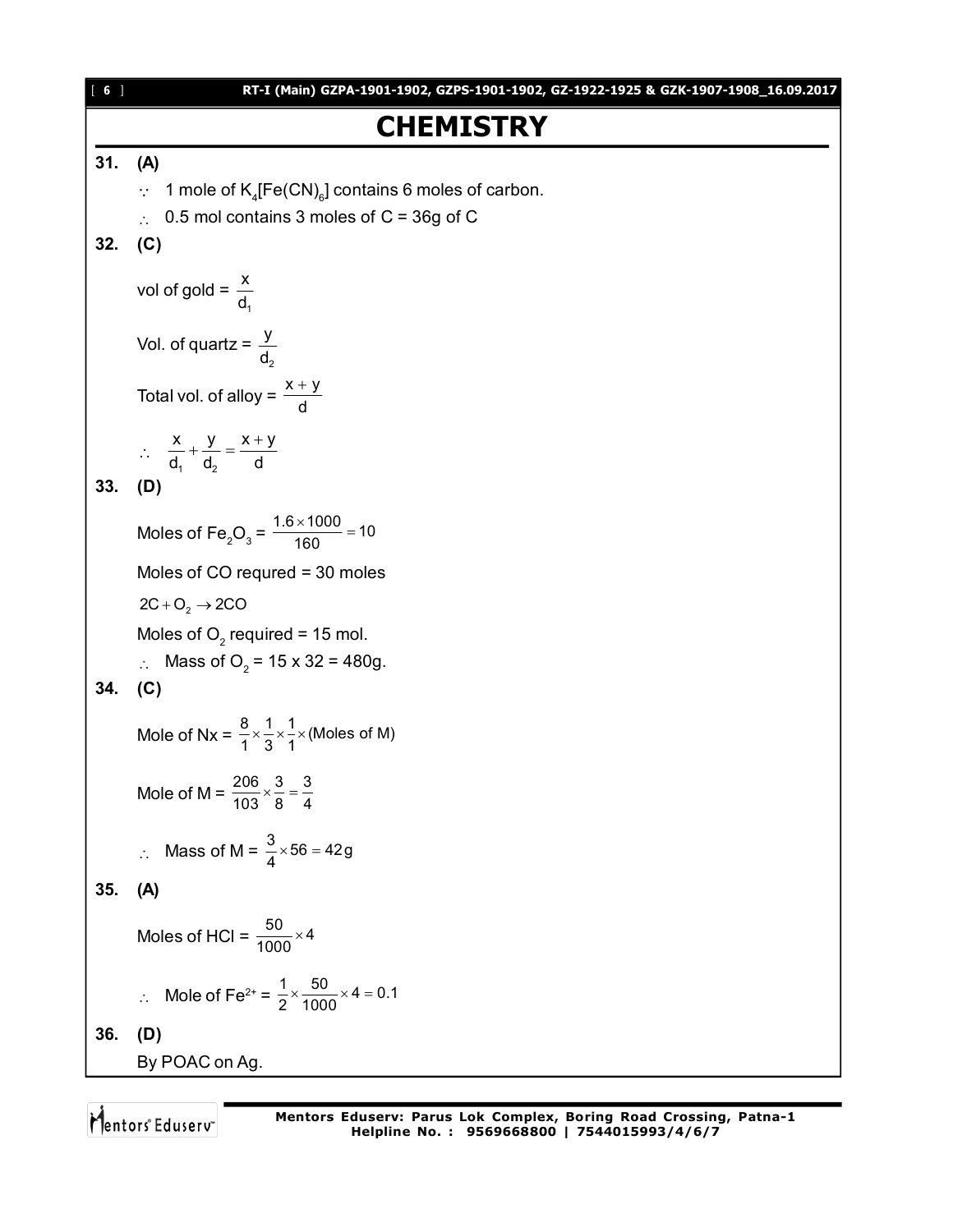#### **RT-I (Main) GZPA-1901-1902, GZPS-1901-1902, GZ-1922-1925 & GZK-1907-1908\_16.09.2017** [ **7** ]

Moles of Ag = 2 x moles of Ag<sub>2</sub>S  
\nMoles of Ag<sub>2</sub>S = 
$$
\frac{1}{108} \times \frac{1}{2}
$$
  
\nMass of Ag<sub>2</sub>S =  $\frac{1}{216} \times 2489$   
\n $\frac{1.34 \times \omega}{100} = 1.148$   
\n $\omega = 85.79$   
\n37. (C)  
\nLet  $n_{P_4O_6} = x$   
\n $n_{P_4O_6} = y$   
\nBy POAC on P  
\n $4 \times \frac{31}{124} = 4x + 4y$  ...(i)  
\nBy POAC on O  
\n $2 \times 1 = 10 \times x + 6y$  ...(ii)  
\nOn solving (i) 8 (ii)  
\n $x = 1/8$   $y = 1/8$   
\n $\therefore$  Mass of P<sub>4</sub>O<sub>10</sub> =  $\frac{1}{8} \times 2849 = 35.59$   
\n $\therefore$  Mass of P<sub>4</sub>O<sub>6</sub> =  $\frac{1}{8} \times 2209 = 27.59$   
\n38. (D)  
\n $0.5 = \frac{0.4 \times V \times 2 + 50 \times 0 \times 3}{50 + V}$   
\n $V = 33.33$  ml  
\n39. (A)  
\n1000 g of H<sub>2</sub>O contains 0.2 moles of H<sub>2</sub>SO<sub>4</sub>  
\nMass of P<sub>4</sub>O<sub>6</sub> = 0.2 x 98 g = 19.6 g  
\n $\therefore$  Total mass = 1000 + 19.6 g = 1019.6 g  
\n40. (B)  
\n(e/m)<sub>Proton</sub> =  $\frac{e}{m_P}$ , (e/m)<sub>neutrons</sub> =  $\frac{O}{m_P}$ 

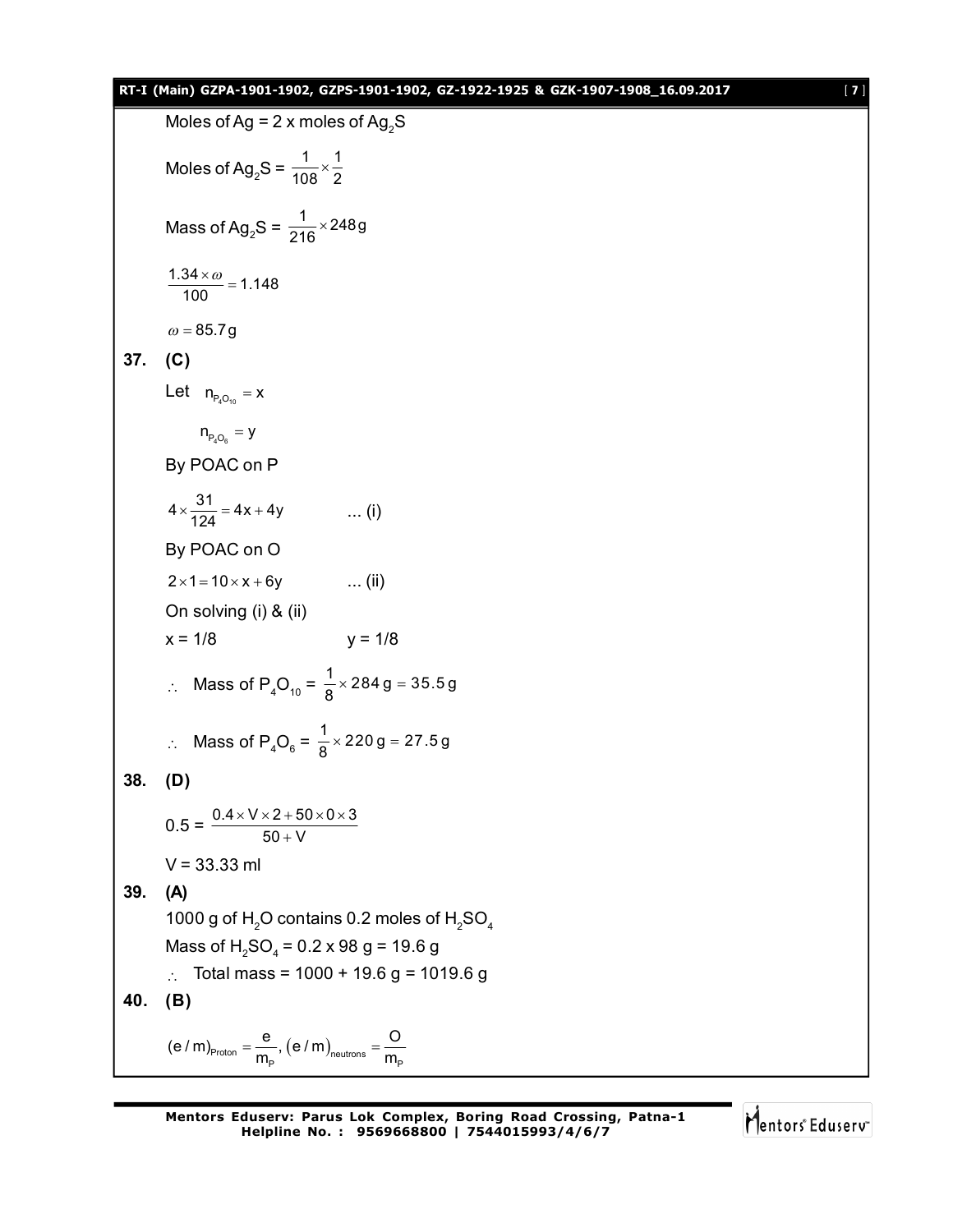| [ 8 ]   | RT-I (Main) GZPA-1901-1902, GZPS-1901-1902, GZ-1922-1925 & GZK-1907-1908_16.09.2017                                                           |
|---------|-----------------------------------------------------------------------------------------------------------------------------------------------|
|         | $(e/m)_{\text{Deuterium}} = \frac{e}{2m_{\text{p}}}, (e/m)\alpha - \text{particle} = \frac{2e}{4m_{\text{p}}} = \frac{e}{2m_{\text{p}}}$      |
| 41. (C) |                                                                                                                                               |
|         | $-1.6 \times 10^{-19}$ and $-4.0 \times 10^{-19}$                                                                                             |
|         | has highest common factor $. -.8 \times 10^{-19}$ coulomb                                                                                     |
|         | So electronic charge is $-0.8 \times 10^{-19}$ C                                                                                              |
| 42.     | (D)                                                                                                                                           |
|         | $x + x \longrightarrow 2 \times 160 \times 10^3$ J/mole <sup>-1</sup>                                                                         |
|         | B.E per molecule = $\frac{160 \times 10^3 \text{ J}}{6.023 \times 10^{23}}$                                                                   |
|         | hv = $\frac{160 \times 10^3 \text{ J}}{6.023 \times 10^{23}}$                                                                                 |
|         | $v = \frac{160 \times 10^{3} \text{ J}}{6.63 \times 10^{-34} \times 6.023 \times 10^{23} \text{ J}-\text{sec}} = 4 \times 10^{14} \text{ Hz}$ |
| 43.     | (A)                                                                                                                                           |
|         | $\frac{hc}{\lambda} = \frac{hc}{\lambda_1} + \frac{hc}{\lambda_2}$                                                                            |
|         | $\frac{1}{\lambda} = \frac{\lambda_1 + \lambda_2}{\lambda_1 + \lambda_2}$                                                                     |
|         | $\lambda = \frac{\lambda_1 \lambda_2}{\lambda_1 + \lambda_2}$                                                                                 |
| 44.     | (D)                                                                                                                                           |
|         | Planck's theory says radiat energy emitted in small packets i.e., discontinuous manner.                                                       |
| 45.     | (B)                                                                                                                                           |
|         | K.E. = $\frac{hc}{\lambda} - \frac{hc}{\lambda_o}$                                                                                            |
|         | $\frac{1}{2}mv^2 = hc\left[\frac{\lambda_o - \lambda}{\lambda \lambda_o}\right]$                                                              |
|         | $V = \left[\frac{2hc}{m} \left\{\frac{\lambda_o - \lambda}{\lambda \lambda_o}\right\} \right]^{1/2}$                                          |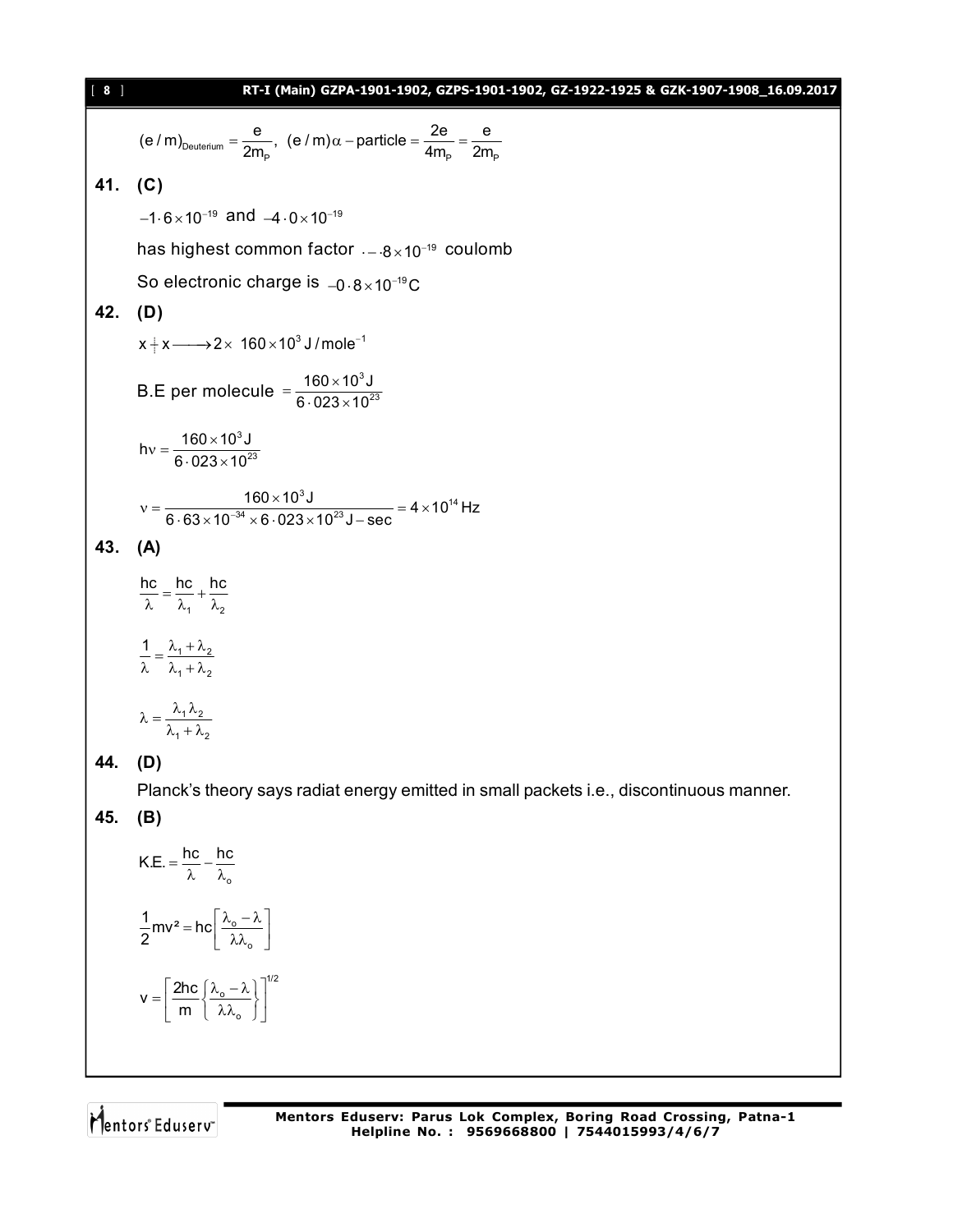|     | RT-I (Main) GZPA-1901-1902, GZPS-1901-1902, GZ-1922-1925 & GZK-1907-1908_16.09.2017                                                                                        | [9] |
|-----|----------------------------------------------------------------------------------------------------------------------------------------------------------------------------|-----|
| 46. | (A)                                                                                                                                                                        |     |
|     | $K.E. = hv - hv_0$                                                                                                                                                         |     |
|     | Since intercept is different for these curve.                                                                                                                              |     |
|     | $(hv_{0})_{A} \neq (hv_{0})_{B}$                                                                                                                                           |     |
| 47. | (B)                                                                                                                                                                        |     |
|     | $V.S = \frac{250 \times 1.5 + 750 \times .5}{1000} \times 11.2 = 8.4$ V                                                                                                    |     |
| 48. | (C)                                                                                                                                                                        |     |
|     | No. of molecule = $\frac{2 \times 1.2}{70 \times 35} \times N_A = \frac{1.2}{35^2} N_A$                                                                                    |     |
| 49. | (B)                                                                                                                                                                        |     |
|     | 12C(s)+11H <sub>2</sub> (g)+ $\frac{11}{2}O_2$ (g) $\longrightarrow$ C <sub>12</sub> H <sub>22</sub> O <sub>11</sub> (s)<br><sup>7</sup> mole 6 mole $\frac{25}{2.5}$ mole |     |
|     | ∴ Weight of C <sub>12</sub> H <sub>22</sub> O <sub>11</sub> formed = $\frac{1}{5.5}$ × 2.5 × 342 = 155.45 g                                                                |     |
| 50. | (C)                                                                                                                                                                        |     |
|     | Final molarity = $\frac{480 \times 1.5 + 520 \times 1.2}{1000}$ = 1.344 M                                                                                                  |     |
| 51. | (A)                                                                                                                                                                        |     |
|     | $C_7H_6O_3 + C_4H_6O_3 \longrightarrow C_9H_8O_4 + C_2H_4O_2$<br>0.0145 mole 0.0392 mole<br>L.R.                                                                           |     |
|     | Weight of $C_9H_8O_4$ formed = 0.0145 × 180 = 2.61 g                                                                                                                       |     |
|     | ∴ %yield = $\frac{2.1 \times 100}{2.61}$ = 80.46%                                                                                                                          |     |
| 52. | (C)                                                                                                                                                                        |     |
|     | K.E. of photo electron = $(0.20 \times 1.6 \times 10^{-19})$ J                                                                                                             |     |
|     | $\frac{hc}{\lambda}$ = (work function) + (K.E of photo electron)                                                                                                           |     |
|     | ⇒ Work function = $\frac{(6.50 \times 10^{-34})(3 \times 10^{8})}{(390 \times 10^{-9})} - (0.20 \times 1.6 \times 10^{-19})$                                               |     |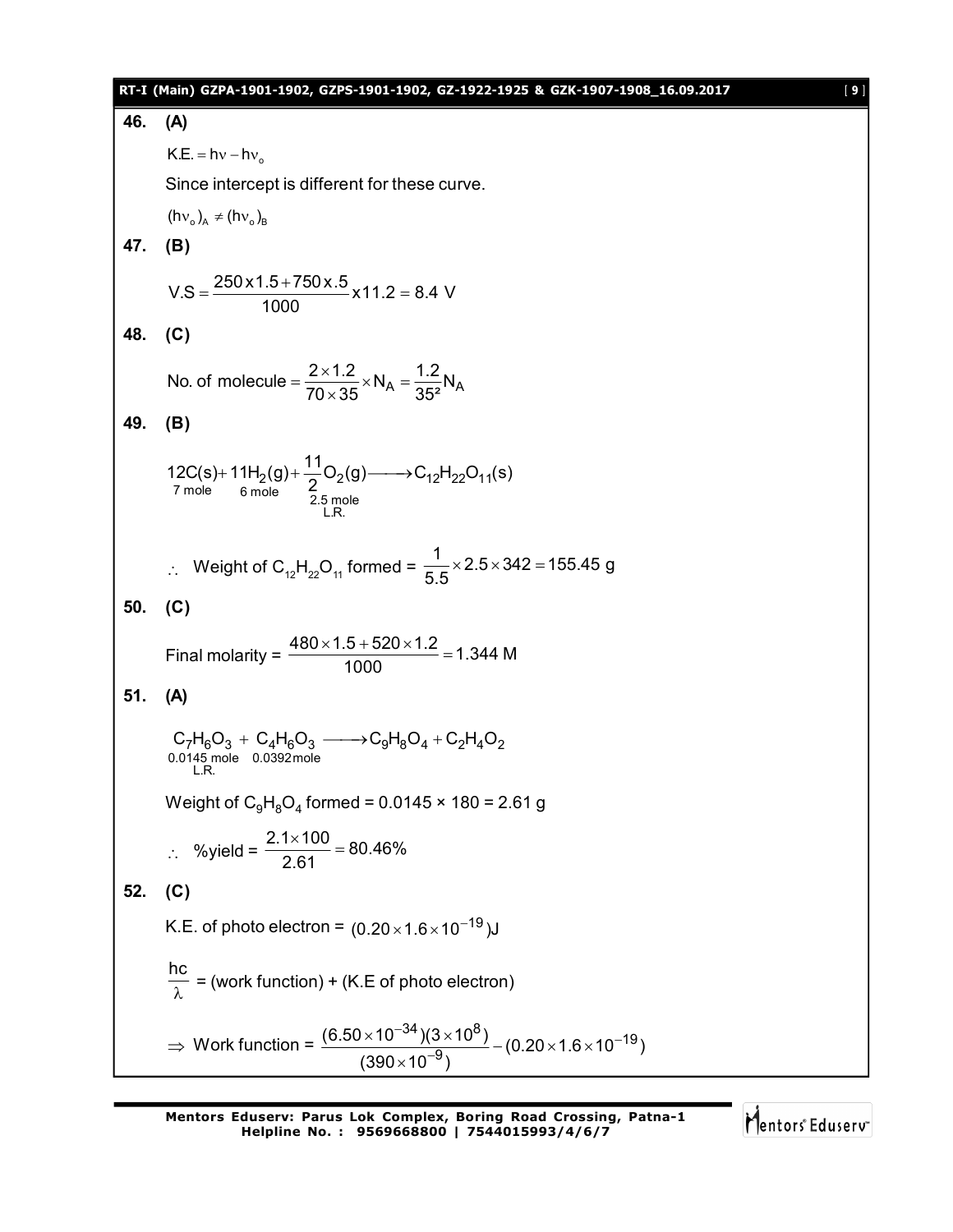| $[10]$ | RT-I (Main) GZPA-1901-1902, GZPS-1901-1902, GZ-1922-1925 & GZK-1907-1908_16.09.2017                                        |
|--------|----------------------------------------------------------------------------------------------------------------------------|
|        | = $(5 \times 10^{-19}) - (0.32 \times 10^{-19}) = 4.68 \times 10^{-19}$ J/atom                                             |
| 53.    | (B)                                                                                                                        |
|        | Weight of sulphur present in coal                                                                                          |
|        | $\frac{2\times10^{6} \times 1}{100}$ = 2×10 <sup>4</sup> kg S + O <sub>2</sub> → SO <sub>2</sub>                           |
|        | $32 \times 10^{3}$ kg $\rightarrow 64 \times 10^{3}$ kg. $2 \times 10^{4}$ kg $\rightarrow ?$<br>weight of sulphur dioxide |
|        | $=\frac{2\times10^4\times64\times10^{-3}}{32\times10^{-3}}=4\times10^4 \text{ kg}$                                         |
| 54.    | (C)                                                                                                                        |
|        | $C + CO2 \rightarrow 2CO$                                                                                                  |
|        | The resultant mixture contains 0.6 L of $CO2$ and 0.8 L of CO                                                              |
| 55.    | (A)                                                                                                                        |
|        | $[H^+]_{\text{final}} = \frac{50 \times 10 \times 2 + 25 \times 12 + 40 \times 5}{1000}$                                   |
|        | $=\frac{1000+300+200}{1000}=\frac{1500}{1000}=1.5 M$                                                                       |
| 56.    | (B)                                                                                                                        |
|        | $0.33 = \frac{2 \times 56}{M} \times 100$                                                                                  |
|        | $\Rightarrow$ M = 33939                                                                                                    |
| 57.    | (D)                                                                                                                        |
|        | Atomic weight of an element                                                                                                |
|        | $x = 6.643 \times 10^{-23} \times N_A = 40$                                                                                |
|        | no. of moles of 'X' = $\frac{20 \times 1000}{40}$ = 500                                                                    |
| 58.    | (D)                                                                                                                        |
|        | let, volume of $CO_2 = x$ , then vol. of $N_2 = (40-x)$                                                                    |
|        | $\left(\frac{x}{22.4} \times 44\right) + \left(\frac{40-x}{22.4} \times 28\right) = 70$                                    |
|        | $44x + 28(40-x) = 22.4 \times 70$                                                                                          |
|        | $44x + 1120 - 28x = 1568$                                                                                                  |
|        |                                                                                                                            |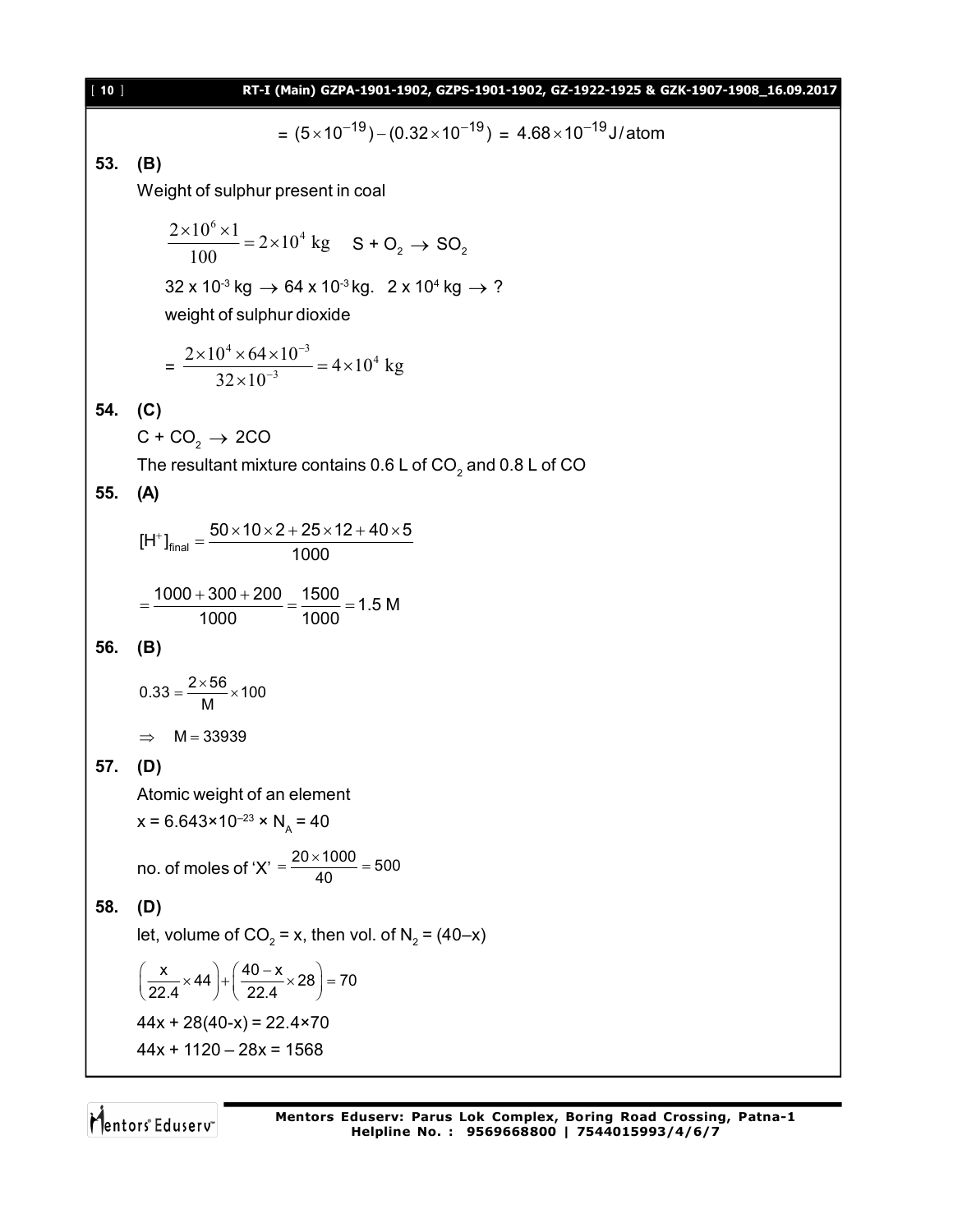**RT-I (Main) GZPA-1901-1902, GZPS-1901-1902, GZ-1922-1925 & GZK-1907-1908\_16.09.2017** [ **11** ]  $16 x = 448$  $x = 28$  litre **59. (A)** no. of mole =  $\frac{252 \times 10^{-3}}{100} = 2 \times 10^{-3}$ 126  $\frac{\times 10^{-3}}{22}$  = 2  $\times 10^{-7}$  $\therefore$  Each mole H<sub>2</sub>C<sub>2</sub>O<sub>4</sub> · 2H<sub>2</sub>O have 2 mole of H<sub>2</sub>O  $\therefore$  2 × 10<sup>-3</sup> mole of H<sub>2</sub>C<sub>2</sub>O<sub>4</sub> · 2H<sub>2</sub>O have 2 × 2 × 10<sup>-3</sup> mole of H<sub>2</sub>O. So no. of molecule of H<sub>2</sub>O =  $2 \times 2 \times 10^{-3} \times 6 \times 10^{23}$  $= 24 \times 10^{20} = 2.4 \times 10^{21}$ **60. (C)** The reaction is  $2KClO<sub>3</sub> \longrightarrow 2KCl + 3O<sub>2</sub>$ Now,  $\frac{\text{Moles of KClO}_3}{2} = \frac{\text{Moles of O}_2}{3}$ mole of O<sub>2</sub> produced =  $\frac{3\times3}{2}$  = 4.5 moles **MATHEMATICS 61. (D)** 43 43  $\sum_{r=2}$  log<sub>r</sub> n  $\sum_{r=2}$   $\log_n$  $\sum_{r=2}^{43} \frac{1}{\log_r n} = \sum_{r=2}^{43} \log_n r$  $n = log_n 2 + log_n 3 + \dots + log_n 43$  $l = \log_{\mathsf{n}} (2.3.4 - - -43) = \log_{\mathsf{n}} 43!$ **62. (C)**  $2 x \ge log_1 (x - 1)$ 2 log x log x 1 x 0 & x 1 0  $\log_2 x \ge \log_2 (x-1)^{-1}$   $x > 0$  &  $x > 1$  $x \geq \frac{1}{1}$  $x - 1$  $\geq$  $\overline{a}$ so, x > 1 ....................(1)  $x - \frac{1}{2} \ge 0$  $x - 1$  $\geq$ -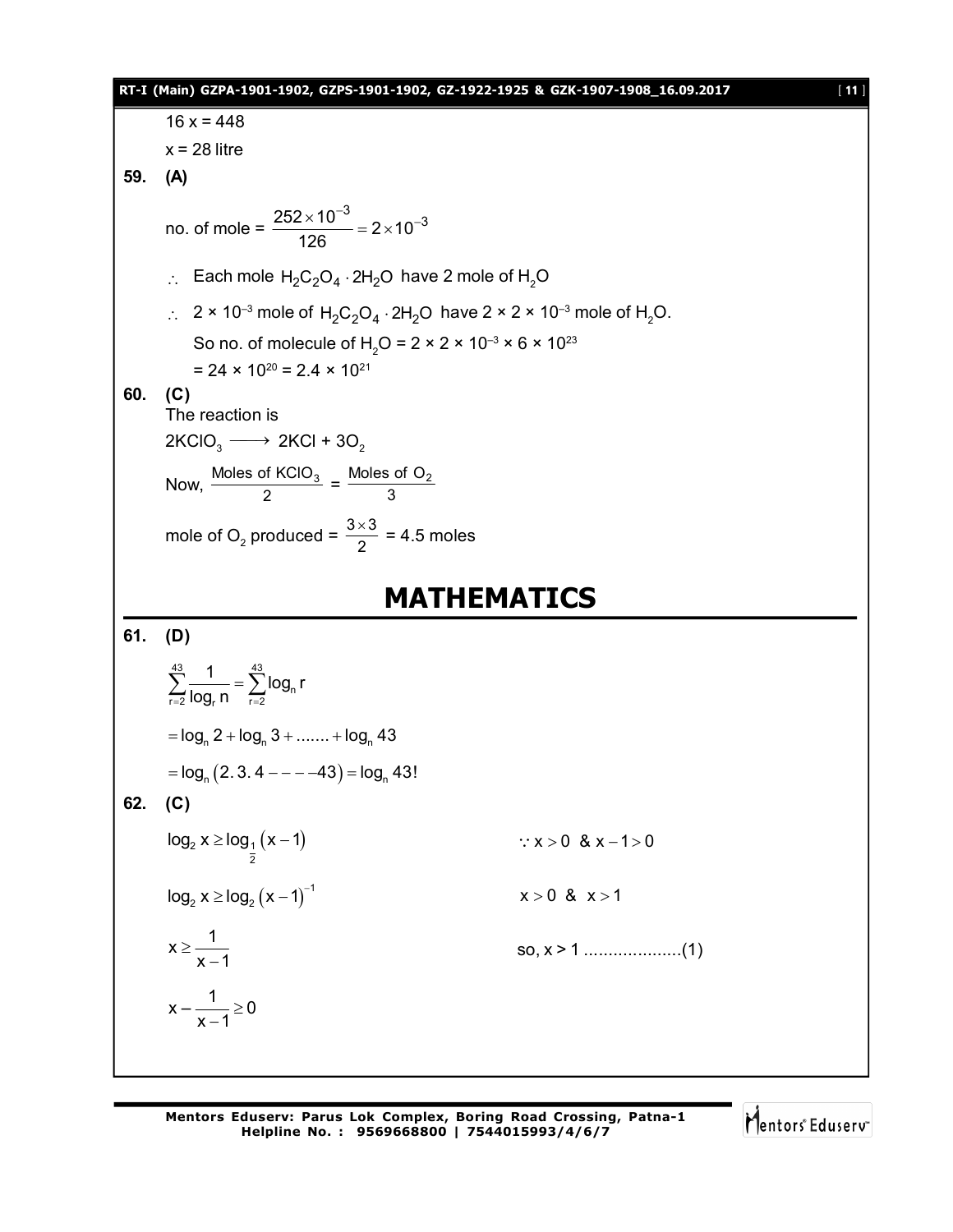

$$
65. ( D
$$

$$
\frac{2}{\log_a x} + \frac{1}{1 + \log_a x} + \frac{3}{2 + \log_a x} = 0
$$
  

$$
\frac{2}{t} + \frac{1}{1 + t} + \frac{3}{2 + t} = 0
$$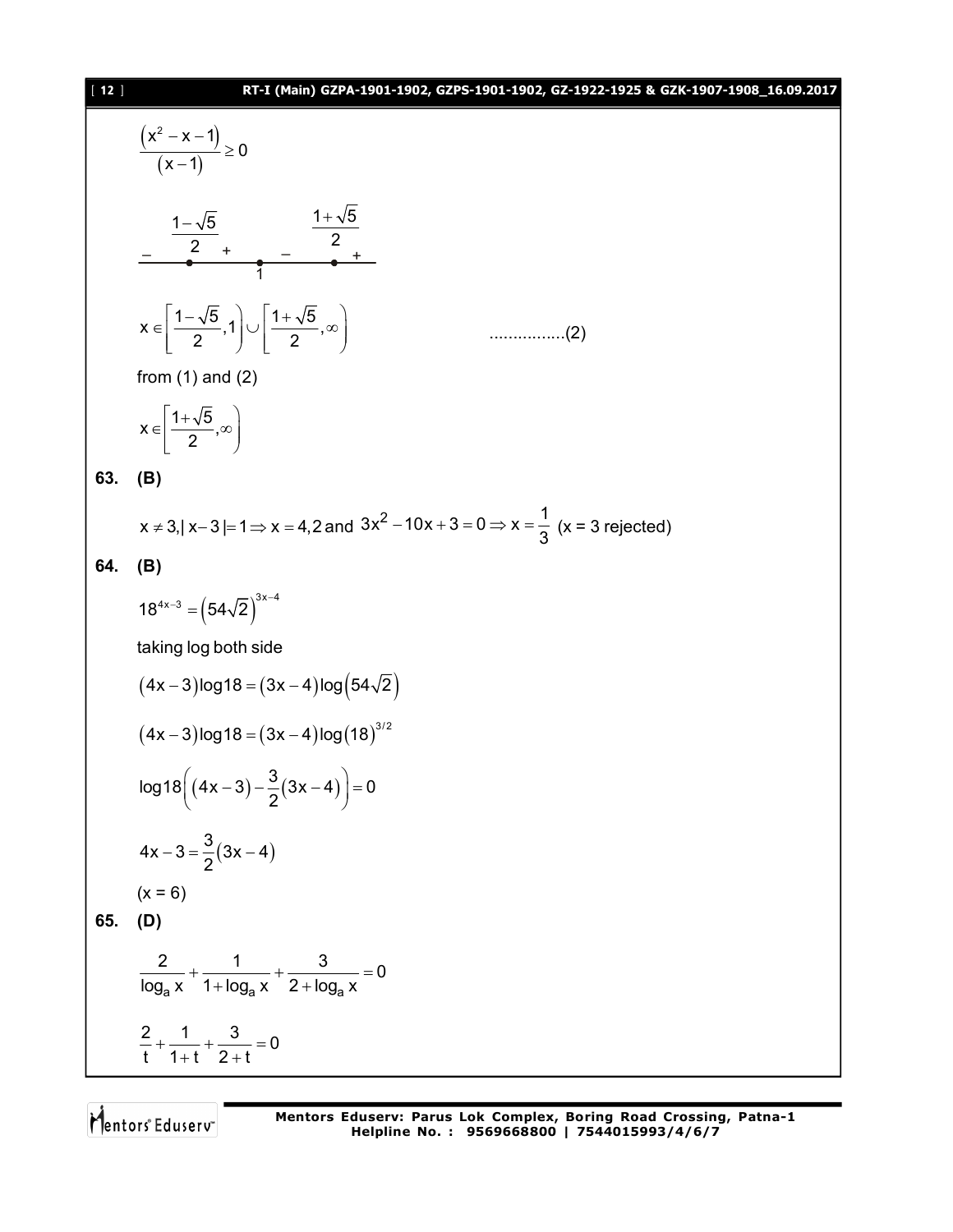| 66. | RT-I (Main) GZPA-1901-1902, GZPS-1901-1902, GZ-1922-1925 & GZK-1907-1908_16.09.2017                                            | [13] |  |  |  |
|-----|--------------------------------------------------------------------------------------------------------------------------------|------|--|--|--|
|     | (B)<br>We have,                                                                                                                |      |  |  |  |
|     |                                                                                                                                |      |  |  |  |
|     | $\frac{\log x}{2a+3b-5c} = \frac{\log y}{2b+3c-5a} = \frac{\log z}{2c+3a-5b},$                                                 |      |  |  |  |
|     | $\Rightarrow \frac{\log x}{2a+3b-5c} = \frac{\log y}{2b+3c-5a} = \frac{\log z}{2c+3a-5b} = \frac{\log x + \log y + \log z}{0}$ |      |  |  |  |
|     |                                                                                                                                |      |  |  |  |
|     | $\Rightarrow$ log x + log y + log z = 0 $\Rightarrow$ log(xyz) = 0 $\Rightarrow$ xyz = 1.                                      |      |  |  |  |
| 67. | (B)                                                                                                                            |      |  |  |  |
| 68. | (D)                                                                                                                            |      |  |  |  |
|     | If $x^2 + 4x + 3 = (x + 3)(x + 1) \ge 0, x \in R - (-3, -1)$ (1)                                                               |      |  |  |  |
|     | The given equation becomes $x^2 + 6x + 8 = 0$                                                                                  |      |  |  |  |
|     | $\dots(2)$<br>$\Rightarrow$ $x = -2, -4$                                                                                       |      |  |  |  |
|     | From (1) and (2) $\Rightarrow$ $x = -4$                                                                                        |      |  |  |  |
|     | If $x^2 + 4x + 3 < 0$ , $x \in (-3, -1)$<br>$\dots(3)$                                                                         |      |  |  |  |
|     | The equation becomes $-(x^2 + 4x + 3) + 2x + 5 = 0$                                                                            |      |  |  |  |
|     | or $x^2 + 2x - 2 = 0 \Rightarrow x = -1 \pm \sqrt{3}$<br>$\dots(4)$                                                            |      |  |  |  |
|     | From (3) and (4) $\Rightarrow x=-1-\sqrt{3}$                                                                                   |      |  |  |  |
|     | Sum of the roots = $-4 + (-1 - \sqrt{3}) = -5 - \sqrt{3}$ .                                                                    |      |  |  |  |
| 69. | (D)                                                                                                                            |      |  |  |  |
| 70. | (C)                                                                                                                            |      |  |  |  |
|     | $x^{(\log_{10} x)^2 - 3\log_{10} x + 1} > 1000 = 10^3$                                                                         |      |  |  |  |
|     | ⇒ $[(\log_{10} x)^2 - 3\log_{10} x + 1] \log_{10} x > 3\log_{10} 10 = 3$                                                       |      |  |  |  |
|     | ⇒ $(\log_{10} x)^3 - 3(\log_{10} x)^2 + \log_{10} x > 3$ ⇒ $(\log_{10} x)^2(\log_{10} x - 3) + (\log_{10} x - 3) > 0$          |      |  |  |  |
|     | ⇒ $(log_{10} x - 3)((log_{10} x)^2 + 1) > 0$ ⇒ $x > 10^3 = 1000$ ⇒ $x \in (1000, \infty)$                                      |      |  |  |  |
| 71. | (B)                                                                                                                            |      |  |  |  |
|     | We have, $\frac{1}{4}$ cos (3 $\theta$ ) = $\frac{1}{8}$ $\Rightarrow$ cos (3 $\theta$ ) = $\frac{1}{2}$                       |      |  |  |  |
|     | $\Rightarrow$ 30 = 60° $\Rightarrow$ 0 = 20°                                                                                   |      |  |  |  |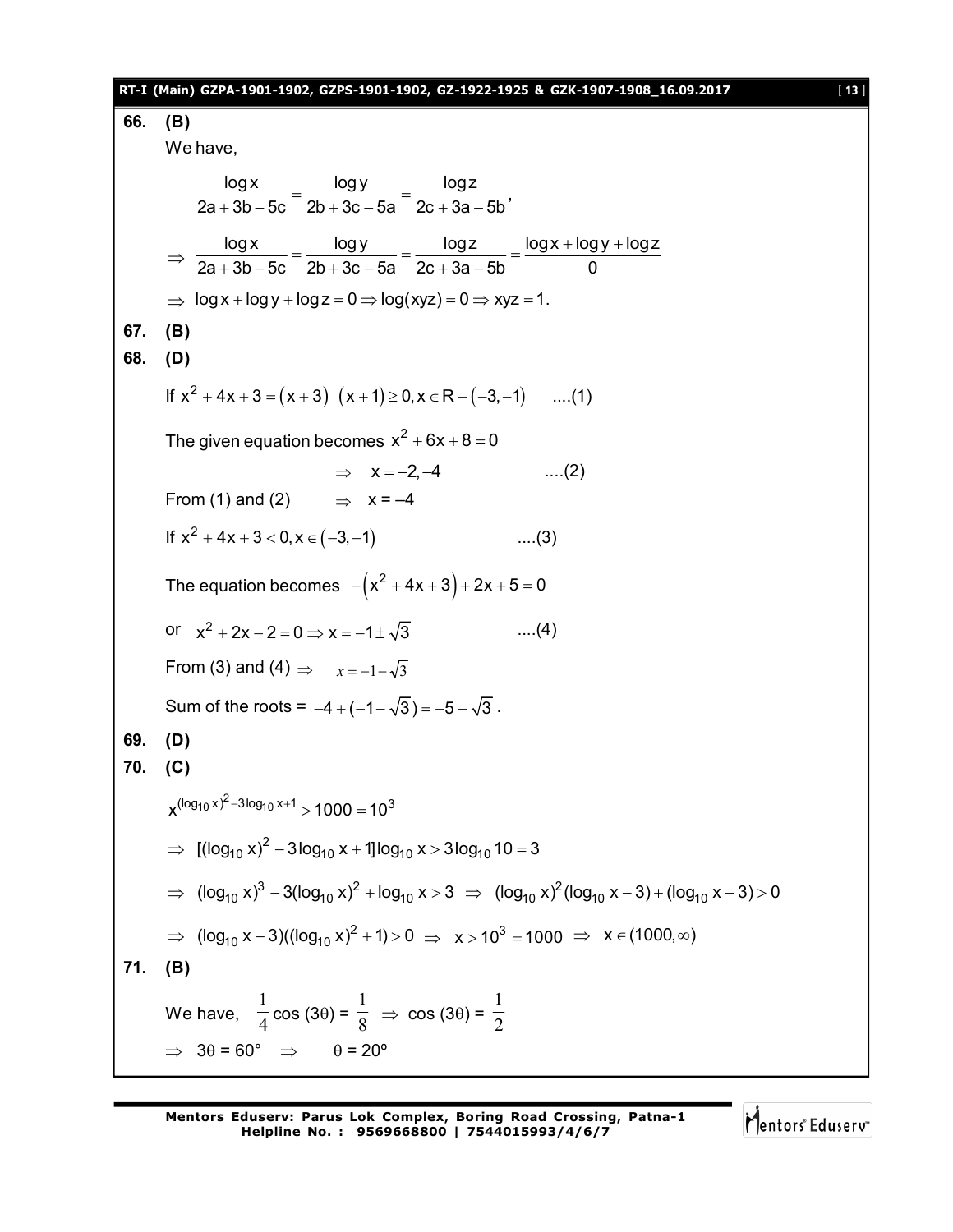| $[14]$ | RT-I (Main) GZPA-1901-1902, GZPS-1901-1902, GZ-1922-1925 & GZK-1907-1908_16.09.2017                                                                                                                     |
|--------|---------------------------------------------------------------------------------------------------------------------------------------------------------------------------------------------------------|
| 72.    | (A)                                                                                                                                                                                                     |
| 73.    | (A)                                                                                                                                                                                                     |
|        | $(2\sin^2 91^\circ - 1)(2\sin^2 92^\circ - 1)(2\sin^2 180^\circ - 1)$                                                                                                                                   |
|        | In this product there exists a factor                                                                                                                                                                   |
|        | $(2\sin^2 135^\circ - 1)$ which is equal to zero.                                                                                                                                                       |
|        | $\therefore$ The product of all terms is zero.                                                                                                                                                          |
| 74.    | (D)                                                                                                                                                                                                     |
| 75.    | (A)                                                                                                                                                                                                     |
|        | Maximum value of 4sin <sup>2</sup> x + 3cos <sup>2</sup> x i.e., sin <sup>2</sup> x + 3 is 4 and that of sin $\frac{x}{2}$ +cos $\frac{x}{2}$ is $\frac{1}{\sqrt{2}} + \frac{1}{\sqrt{2}} = \sqrt{2}$ , |
|        | both attained at x = $\pi/2$ . Hence the given function has maximum value of 4 + $\sqrt{2}$                                                                                                             |
|        | Hence (a) is the correct answer.                                                                                                                                                                        |
| 76.    | (A)                                                                                                                                                                                                     |
| 77.    | (D)                                                                                                                                                                                                     |
|        | $\sqrt{2+\sqrt{2(1+\cos 4\theta)}} = \sqrt{2+2 \cos 2\theta } = \sqrt{2(1-\cos 2\theta)} = 2 \sin \theta  = 2\sin \theta$ as $\frac{\pi}{2} < \theta < \frac{3\pi}{4}$                                  |
|        | Hence (d) is the correct answer.                                                                                                                                                                        |
| 78.    | (B)                                                                                                                                                                                                     |
|        | $ x^2-2x + x-2 = x^2-x-2 $                                                                                                                                                                              |
|        | $(x^2-2x)(x-2) \ge 0$                                                                                                                                                                                   |
|        | $x(x-2)^2 \ge 0$                                                                                                                                                                                        |
|        | $x \in [0, \infty)$                                                                                                                                                                                     |
| 79.    | (B)                                                                                                                                                                                                     |
|        | We have,                                                                                                                                                                                                |
|        | $\frac{1}{\log_a bc + 1} + \frac{1}{\log_b ca + 1} + \frac{1}{\log_a ab + 1} =$                                                                                                                         |
|        |                                                                                                                                                                                                         |
|        | $\frac{1}{\log_{a}bc + \log_{a}a} + \frac{1}{\log_{b}ca + \log_{b}b} + \frac{1}{\log_{a}ab + \log_{a}c}$                                                                                                |
|        |                                                                                                                                                                                                         |
|        | $=\frac{1}{\log_{\sim}abc}+\frac{1}{\log_{\sim}abc}+\frac{1}{\log_{\sim}abc}$                                                                                                                           |
|        | = $\log_{abc} a + \log_{abc} b + \log_{abc} c = \log_{abc} abc = 1$                                                                                                                                     |
|        |                                                                                                                                                                                                         |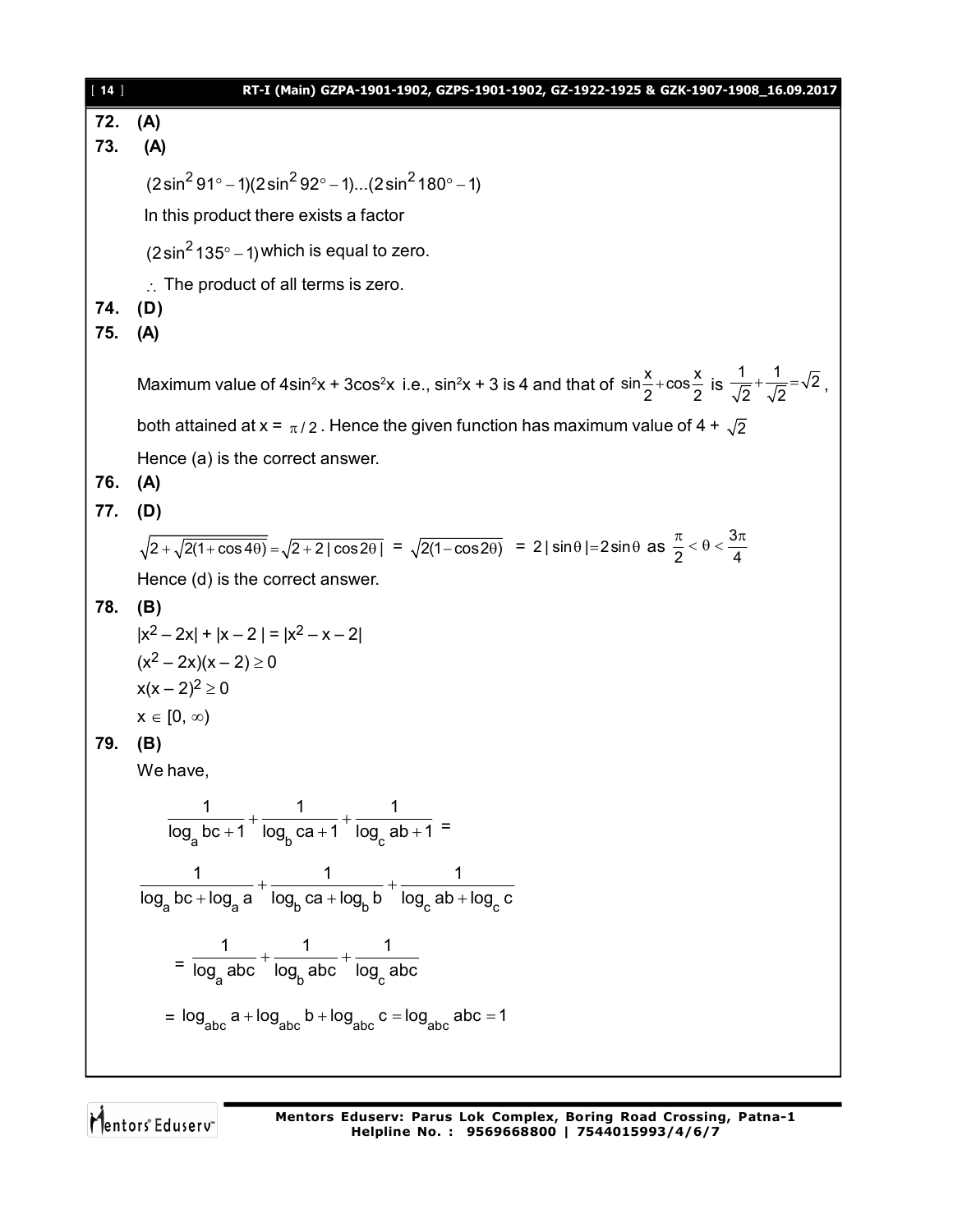#### **RT-I (Main) GZPA-1901-1902, GZPS-1901-1902, GZ-1922-1925 & GZK-1907-1908\_16.09.2017** [ **15** ]

#### **80. (A)**  $(x-1)^{3}(x^2+3x+2)$  $(X^- + 4X + 4)$  $3(y^2+3y+2)^5$  $2 + 4x + 4^7$  $(x-1)^3$   $(x^2 + 3x + 2)$   $|x + 4|$ 0  $x^2 + 4x + 4$  $(-1)^{3}(x^{2}+3x+2)$  |x + 4  $\lt$  $+4x+4$  $(x-1)^{3}(x+2)^{5}(x+1)$  $((x+2)^{2})$  $(x-1)^{3}(x+2)^{5}(x+1)^{4}$  $(x+2)$  $3(y, 2)^5 (x, 1)^5 |x, 1|$   $(x, 1)^3 (x, 2)^5 (x, 1)^5$  $(2)^7$   $(x+2)^{14}$  $\frac{(x-1)^3(x+2)^3(x+1)^3|x+4|}{x}$  < 0  $\Rightarrow$   $\frac{(x-1)^3(x+2)^3(x+1)^3|x+4|}{x}$  < 0  $(x+2)^2$   $(x+2)^2$  $\Rightarrow \frac{(x-1)^3(x+2)^3(x+1)^3(x+4)}{7} <0 \Rightarrow \frac{(x-1)^3(x+2)^3(x+1)^3(x+4)}{14} <0$  $(x + 2)^{2}$   $(x +$  $\Rightarrow$  x  $\in (-\infty, -2) \cup (-1,1)$  and 1 < |x -3| < 5  $\Rightarrow$  1 < x - 3 < 5 or - 5 < x - 3 < -1  $\Rightarrow$  4 < x < 8 or - 2 < x < 2 Hence common solution is  $(-1, 1)$ **81. (A)**  $\cos A \cdot \cos (45^\circ - A) = \cos A \left( \frac{\cos A + \sin A}{\sqrt{2}} \right)$ 2  $\degree$  - A) = cos A $\left(\frac{\cos A + \sin A}{\sqrt{2}}\right)$  $\frac{1}{\sqrt{2}}$  (cos<sup>2</sup> A + sin A.cos A) 2  $=\frac{1}{\sqrt{2}}(\cos^2 A + \sin A)$  $\frac{1}{\sqrt{2}}((1+\cos 2A)+\sin 2A)$  $2\sqrt{2}$  $=\frac{1}{\sqrt{2}}((1+\cos 2A)+8$ as  $\cos 2A + \sin 2A + 1 \le \sqrt{2} + 1$  $\therefore$  max. value of cos A.cos B =  $\frac{1}{2\sqrt{2}}(1+\sqrt{2})$  $2\sqrt{2}$  $=\frac{1}{\sqrt{2}}(1+x)$ **82. (C)** According to property  $log_2 x \ge log_{2^{-1}} (x-1)$  $\Rightarrow$  log<sub>2</sub> x  $\ge$  - log<sub>2</sub> (x - 1)  $\Rightarrow$  log<sub>2</sub> x (x - 1)  $\ge$  0  $\Rightarrow$   $\log_2 x (x-1) \ge \log_2 1 \Rightarrow x (x-1) \ge 1 \Rightarrow x^2 - x - 1 \ge 0$  $\left|\mathbf{x} - \frac{1-\sqrt{5}}{2}\right| \left|\mathbf{x} - \frac{1+\sqrt{5}}{2}\right| \ge 0 \Rightarrow \mathbf{x} \ge \frac{1+\sqrt{5}}{2}$  or  $\mathbf{x} \le \frac{1-\sqrt{5}}{2}$ 2 2 2 2 2  $\left(\begin{array}{cc} 1-\sqrt{5} \\ \end{array}\right)$   $\left(\begin{array}{cc} 1+\sqrt{5} \\ \end{array}\right)$   $\left(\begin{array}{cc} 0 & \frac{1}{2} \\ \end{array}\right)$   $\left(\begin{array}{cc} 1+\sqrt{5} \\ \end{array}\right)$   $\left(\begin{array}{cc} 1-\sqrt{5} \\ \end{array}\right)$ ⇒  $\vert x - \frac{\sqrt{6}}{2} \vert x - \frac{\sqrt{6}}{2} \vert \ge 0 \Rightarrow x \ge \frac{1}{2}$  or x ≤ -( 2 ) ( 2 )  $\left(\because \log_{1/2} (x-1)\right)$  is defined only  $x-1>0$  and log x is defined when  $x > 0$ combining above all we get common value is

**Mentors Eduserv: Parus Lok Complex, Boring Road Crossing, Patna-1**

**Helpline No. : 9569668800 | 7544015993/4/6/7**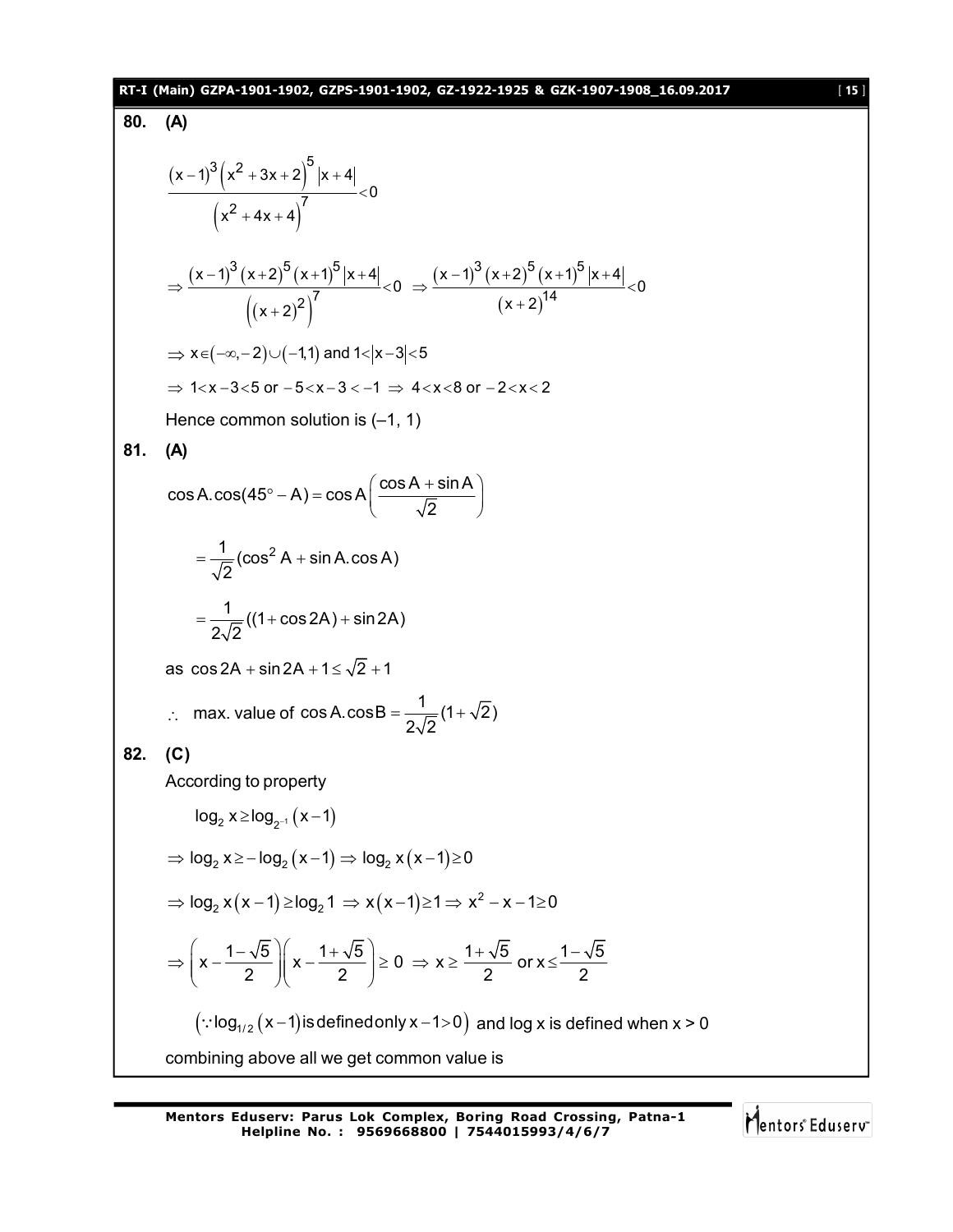